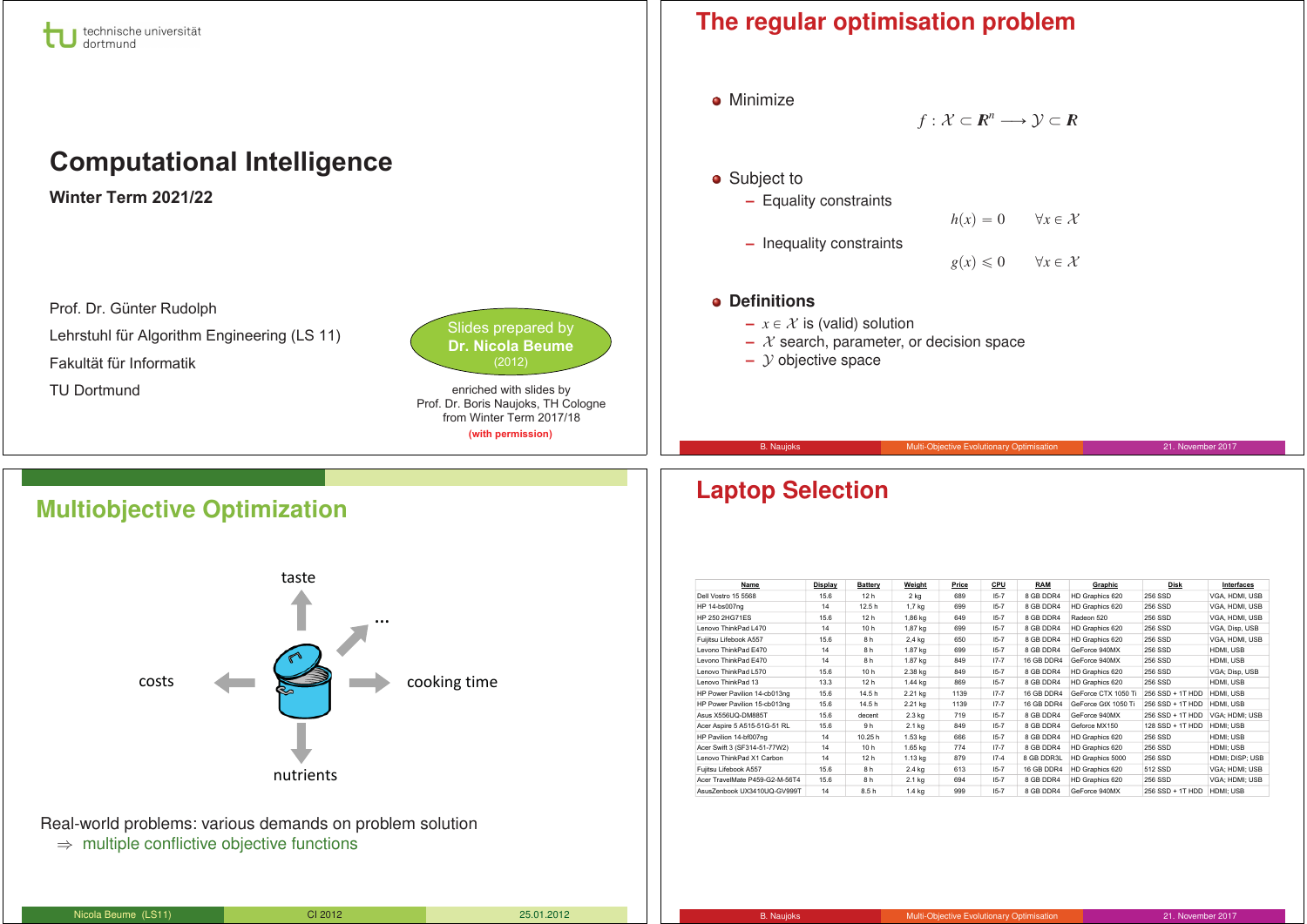## **Comparing Apples and Oranges**



Von: http://xkcd.com/388/, modified

# B. Naujoks **Multi-Objective Evolutionary Optimisation** 21. November 2017

## **Pareto Dominance**

partial order among vectors in  $\mathbb{R}^d$  and thus in  $\mathbb{R}^n$ 



 $a \lt b$ , a dominates  $b : \iff a \preceq b$  and  $a \neq b$ , i.e.,  $\exists i \in \{1, ..., d\} : a_i \lt b_i$ a||b, a and b are incomparable:  $\iff$  neither a  $\prec$  b nor b  $\prec$  a.

How to relate vectors?

Nicola Beume (LS11) CI 2012 25.01.2012

## **Laptop Selection**

| Name                           | Display | Battery         | Weight   | Price | CPU      | <b>RAM</b> | Graphic             | <b>Disk</b>      | Interfaces      |
|--------------------------------|---------|-----------------|----------|-------|----------|------------|---------------------|------------------|-----------------|
| Dell Vostro 15 5568            | 15.6    | 12 <sub>h</sub> | $2$ kg   | 689   | $15 - 7$ | 8 GB DDR4  | HD Graphics 620     | 256 SSD          | VGA, HDMI, USB  |
| HP 14-bs007ng                  | 14      | 12.5h           | 1,7 kg   | 699   | $15 - 7$ | 8 GB DDR4  | HD Graphics 620     | 256 SSD          | VGA, HDMI, USB  |
| HP 250 2HG71FS                 | 15.6    | 12 <sub>h</sub> | 1,86 kg  | 649   | $15 - 7$ | 8 GB DDR4  | Radeon 520          | 256 SSD          | VGA. HDMI, USB  |
| I enovo ThinkPad I 470         | 14      | 10 <sub>h</sub> | 1,87 kg  | 699   | $15 - 7$ | 8 GB DDR4  | HD Graphics 620     | 256 SSD          | VGA, Disp. USB  |
| Fuijitsu Lifebook A557         | 15.6    | 8h              | 2,4 kg   | 650   | $15 - 7$ | 8 GB DDR4  | HD Graphics 620     | 256 SSD          | VGA, HDMI, USB  |
| I evono ThinkPad F470          | 14      | 8h              | 1.87 kg  | 699   | $15 - 7$ | 8 GB DDR4  | GeForce 940MX       | 256 SSD          | HDMI, USB       |
| I evono ThinkPad F470          | 14      | 8h              | 1.87 kg  | 849   | $17 - 7$ | 16 GB DDR4 | GeForce 940MX       | 256 SSD          | HDMI, USB       |
| I enovo ThinkPad I 570         | 15.6    | 10 <sub>h</sub> | 2.38 kg  | 849   | $15 - 7$ | 8 GB DDR4  | HD Graphics 620     | 256 SSD          | VGA; Disp, USB  |
| Lenovo ThinkPad 13             | 13.3    | 12 <sub>h</sub> | 1.44 kg  | 869   | $15 - 7$ | 8 GB DDR4  | HD Graphics 620     | 256 SSD          | HDMI, USB       |
| HP Power Pavilion 14-cb013ng   | 15.6    | 14.5h           | 2.21 kg  | 1139  | $17 - 7$ | 16 GB DDR4 | GeForce CTX 1050 Ti | 256 SSD + 1T HDD | HDMI, USB       |
| HP Power Pavilion 15-cb013ng   | 15.6    | 14.5h           | 2.21 kg  | 1139  | $17 - 7$ | 16 GB DDR4 | GeForce GtX 1050 Ti | 256 SSD + 1T HDD | HDMI, USB       |
| Asus X556UO-DM885T             | 15.6    | decent          | 2.3 kg   | 719   | $15 - 7$ | 8 GB DDR4  | GeForce 940MX       | 256 SSD + 1T HDD | VGA: HDMI: USB  |
| Acer Aspire 5 A515-51G-51 RL   | 15.6    | 9h              | 2.1 kg   | 849   | $15 - 7$ | 8 GB DDR4  | Geforce MX150       | 128 SSD + 1T HDD | HDMI: USB       |
| HP Pavilion 14-bf007ng         | 14      | 10.25 h         | 1.53 kg  | 666   | $15 - 7$ | 8 GB DDR4  | HD Graphics 620     | 256 SSD          | HDMI: USB       |
| Acer Swift 3 (SF314-51-77W2)   | 14      | 10 <sub>h</sub> | 1.65 kg  | 774   | $17 - 7$ | 8 GB DDR4  | HD Graphics 620     | 256 SSD          | HDMI: USB       |
| Lenovo ThinkPad X1 Carbon      | 14      | 12 <sub>h</sub> | 1.13 kg  | 879   | $17-4$   | 8 GB DDR3L | HD Graphics 5000    | 256 SSD          | HDMI: DISP: USB |
| Fujitsu Lifebook A557          | 15.6    | 8h              | 2.4 kg   | 613   | $15 - 7$ | 16 GB DDR4 | HD Graphics 620     | 512 SSD          | VGA: HDMI: USB  |
| Acer TravelMate P459-G2-M-56T4 | 15.6    | 8h              | 2.1 kg   | 694   | $15 - 7$ | 8 GB DDR4  | HD Graphics 620     | 256 SSD          | VGA: HDMI: USB  |
| AsusZenhook UX3410UQ-GV999T    | 14      | 8.5h            | $1.4$ kg | 999   | $15 - 7$ | 8 GB DDR4  | GeForce 940MX       | 256 SSD + 1T HDD | HDMI; USB       |

# **Multiobjective Optimization**

#### Multiobjective Problem

 $f: S \subseteq \mathbb{R}^n \to Z \subseteq \mathbb{R}^d$ ,  $\min_{\mathbf{x} \in \mathbb{R}^n} f(\mathbf{x}) = (f_1(\mathbf{x}), \dots, f_d(\mathbf{x}))$ 

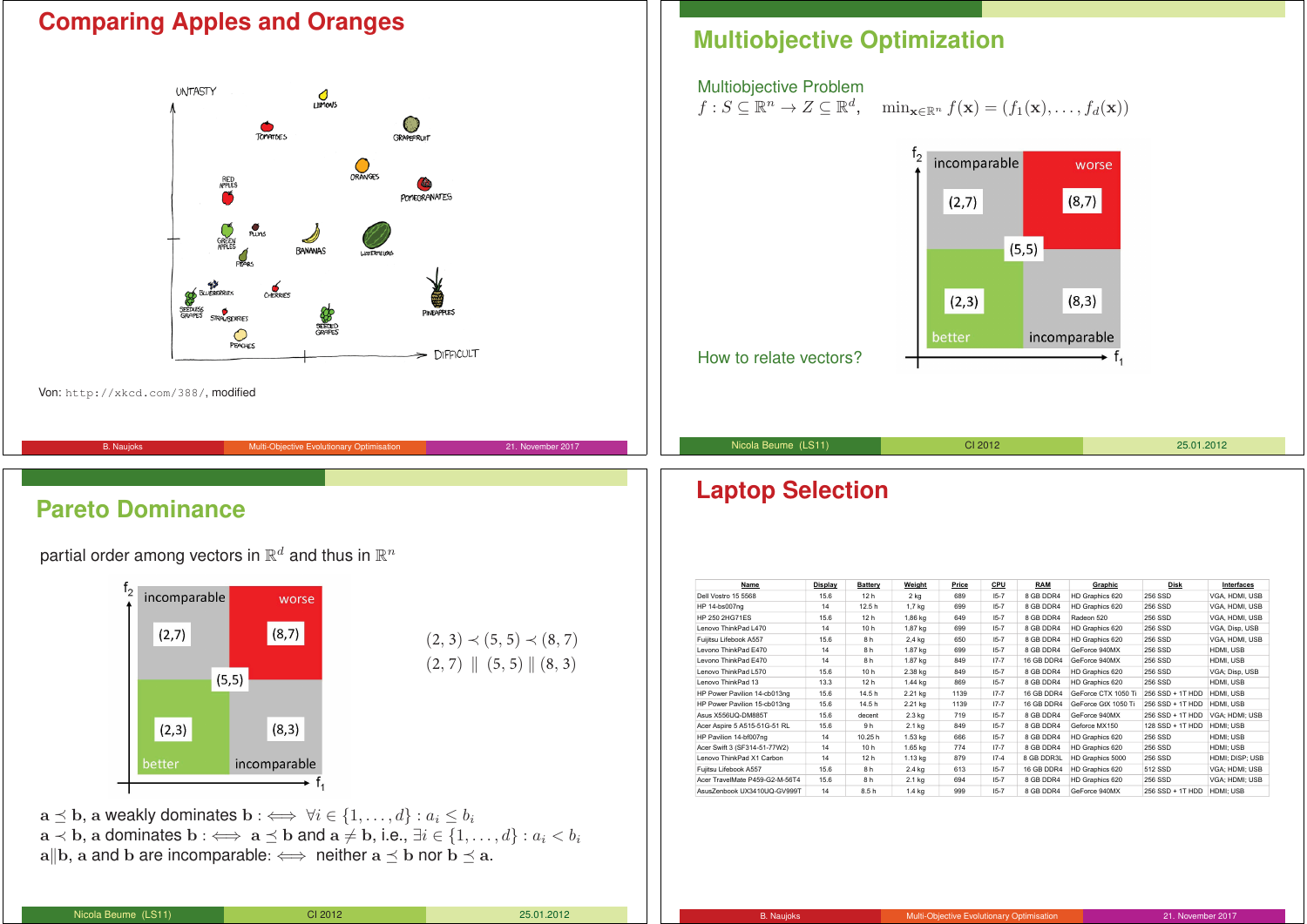## **Aim of Optimization**

Pareto front: set of optimal solution vectors in  $\mathbb{R}^d$ , i.e.,  $\mathsf{PF} = \{ \mathbf{x} \in Z \mid \nexists \mathbf{x}' \in Z \text{ with } \mathbf{x}' \prec \mathbf{x} \}$ 

#### Aim of optimization: find Pareto front?

PF maybe infinitively large PF hard to hit exactly in continuous space ⇒too ambitious!

Aim of optimization: approximate Pareto front!



#### Nicola Beume (LS11) CI 2012 25.01.2012

## **Scalarization**

Previous example: convex Pareto front

Consider concave Pareto front

- $\frac{1}{2}$  only boundary solutions are optimal
- $\Rightarrow$  scalarization by simple weighting is not a good idea



## **Scalarization**

#### Isn't there an easier way?

Scalarize objectives to single-objective function:  $f : S \subseteq \mathbb{R}^n \to Z \subseteq \mathbb{R}^2 \Rightarrow f_{scal} = w_1f_1(\mathbf{x}) + w_2f_2(\mathbf{x})$ 

Result: single solution Specify desired solution by choice of  $w_1, w_2$ 



## **Classification**

#### a-priori approach

first specify preferences, then optimize

more advanced scalarization techniques (e.g. Tschebyscheff) allow to access all elements of PF

#### remaining difficulty:

how to express your desires through parameter values!?

#### a-posteriori approach

first optimize (approximate Pareto front), then choose solution

⇒back to a-posteriori approach

⇒state-of-the-art methods: evolutionary algorithms

| Nicola Beume (LS11) | CI 2012 | 25.01.2012 |
|---------------------|---------|------------|

| CI 2012<br>25.01.2012<br>Nicola Beume (LS11) |
|----------------------------------------------|
|----------------------------------------------|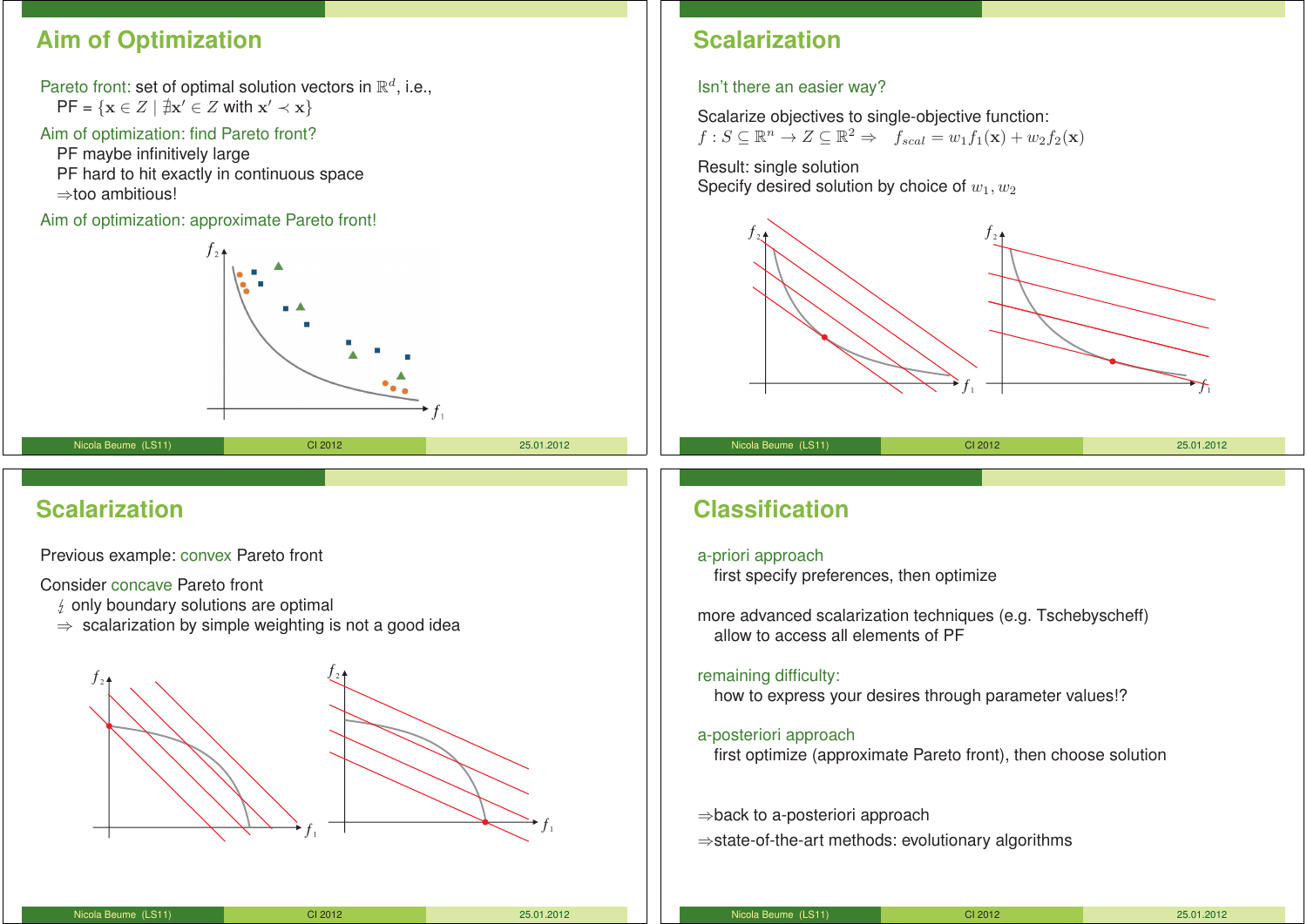## **Evolutionary Algorithms**

#### Evolutionary Multiobjective Optimization Algorithms (EMOA) Multiobjective Optimization Evolutionary Algorithms (MOEA)



Remaining operators may work on search space only

Nicola Beume (LS11) CI 2012 25.01.2012

**Non-dominated Sorting**

Example for primary selection criterion

partition population into sets of mutually incomparable solutions (antichains)

non-dominated set: best elements of set

 $NDS(M) = \{ \mathbf{x} \in M \mid \nexists \mathbf{x}' \in M \text{ with } \mathbf{x}' \prec \mathbf{x} \}$ 

#### Simple algorithm:

iteratively remove non-dominated set until population empty



Selection requires sortable population to choose best individuals

How to sort d-dimensional objective vectors?

#### Primary selection criterion:

use Pareto dominance relation to sort comparable individuals

#### Secondary selection criterion:

apply additional measure to incomparable individuals to enforce order

## **Non-dominated Sorting**

Example for primary selection criterion

partition population into sets of mutually incomparable solutions (antichains)

Nicola Beume (LS11) CI 2012 25.01.2012

non-dominated set: best elements of set

 $NDS(M) = \{ \mathbf{x} \in M \mid \nexists \mathbf{x}' \in M \text{ with } \mathbf{x}' \prec \mathbf{x} \}$ 

#### Simple algorithm:

iteratively remove non-dominated set until population empty



Nicola Beume (LS11) CI 2012 25.01.2012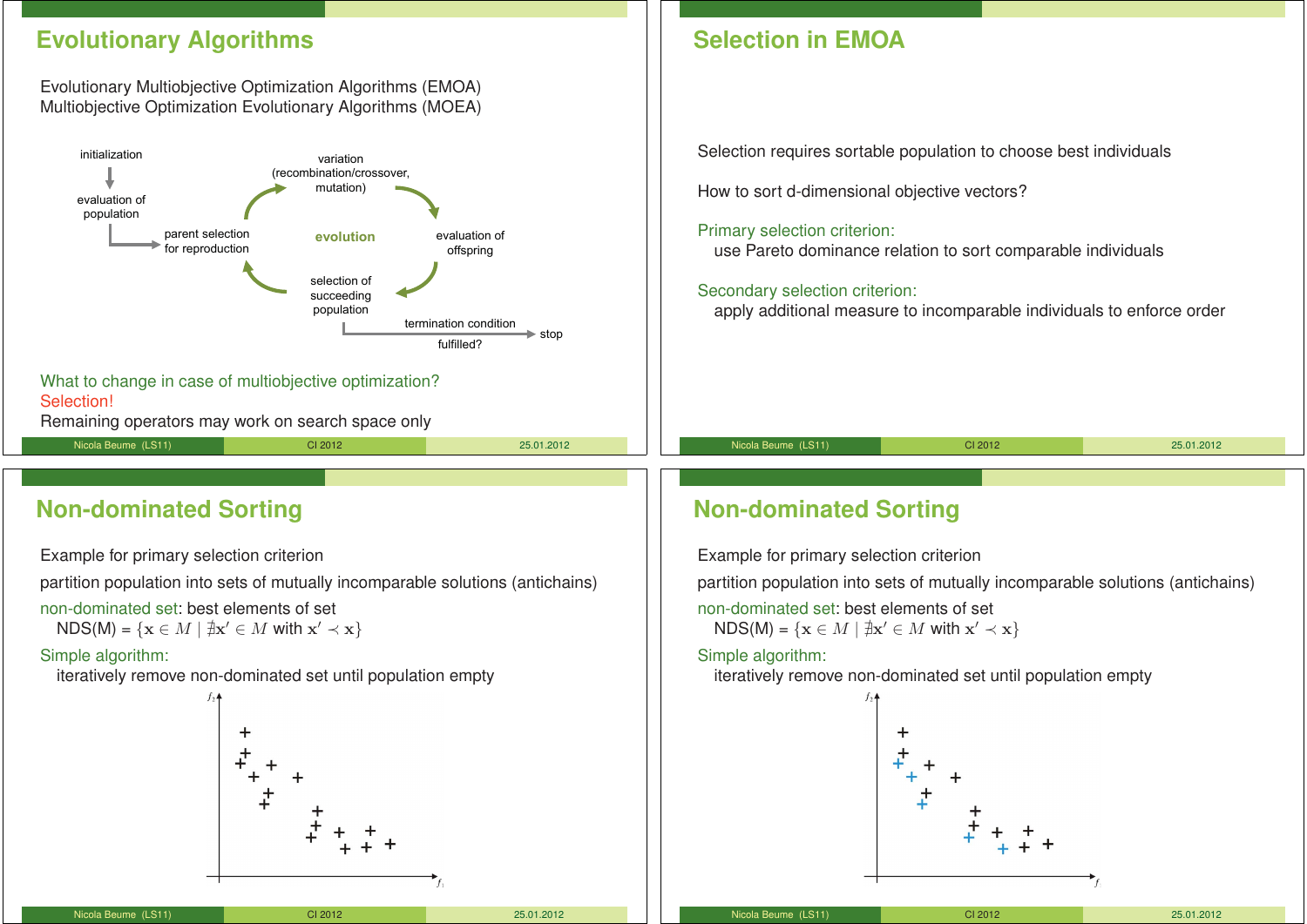## **Non-dominated Sorting**

Example for primary selection criterion

partition population into sets of mutually incomparable solutions (antichains)

- non-dominated set: best elements of set
	- $NDS(M) = \{ \mathbf{x} \in M \mid \nexists \mathbf{x}' \in M \text{ with } \mathbf{x}' \prec \mathbf{x} \}$

## Simple algorithm:

iteratively remove non-dominated set until population empty



Nicola Beume (LS11) CI 2012 25.01.2012

## **NSGA-II**

Popular EMOA: Non-dominated Sorting Genetic Algorithm II

## $(\mu + \mu)$ -selection:

- **1** perform non-dominated sorting on all  $\mu + \mu$  individuals
- <sup>2</sup> take best subsets as long as they can be included completely
- $\bullet$  if population size  $\mu$  not reached but next subset does not fit in completely: apply secondary selection criterion *crowding distance* to that subset
- 4 fill up population with best ones w.r.t. the *crowding distance*

Nicola Beume (LS11) CI 2012 25.01.2012

## **NSGA-II**

## Crowding distance:

1/2 perimeter of empty bounding box around point value of infinity for boundary points large values good



# **Difficulties of Selection**

imagine point in the middle of the search space  $d = 2$ : 1/4 better, 1/4 worse, 1/2 incomparable  $d = 3$ : 1/8 better, 1/8 worse, 3/4 incomparable general: fraction  $2^{-d+1}$  comparable, decreases exponentially

⇒typical case: all individuals incomparable ⇒mainly secondary selection criterion in operation

Drawback of crowding distance: rewards spreading of points, does not reward approaching the Pareto front  $\Rightarrow$ NSGA-II diverges for large d, difficulties already for  $d = 3$ 

| Nicola Beume (LS11) | CI 2012 | 25.01.2012 |
|---------------------|---------|------------|
|                     |         |            |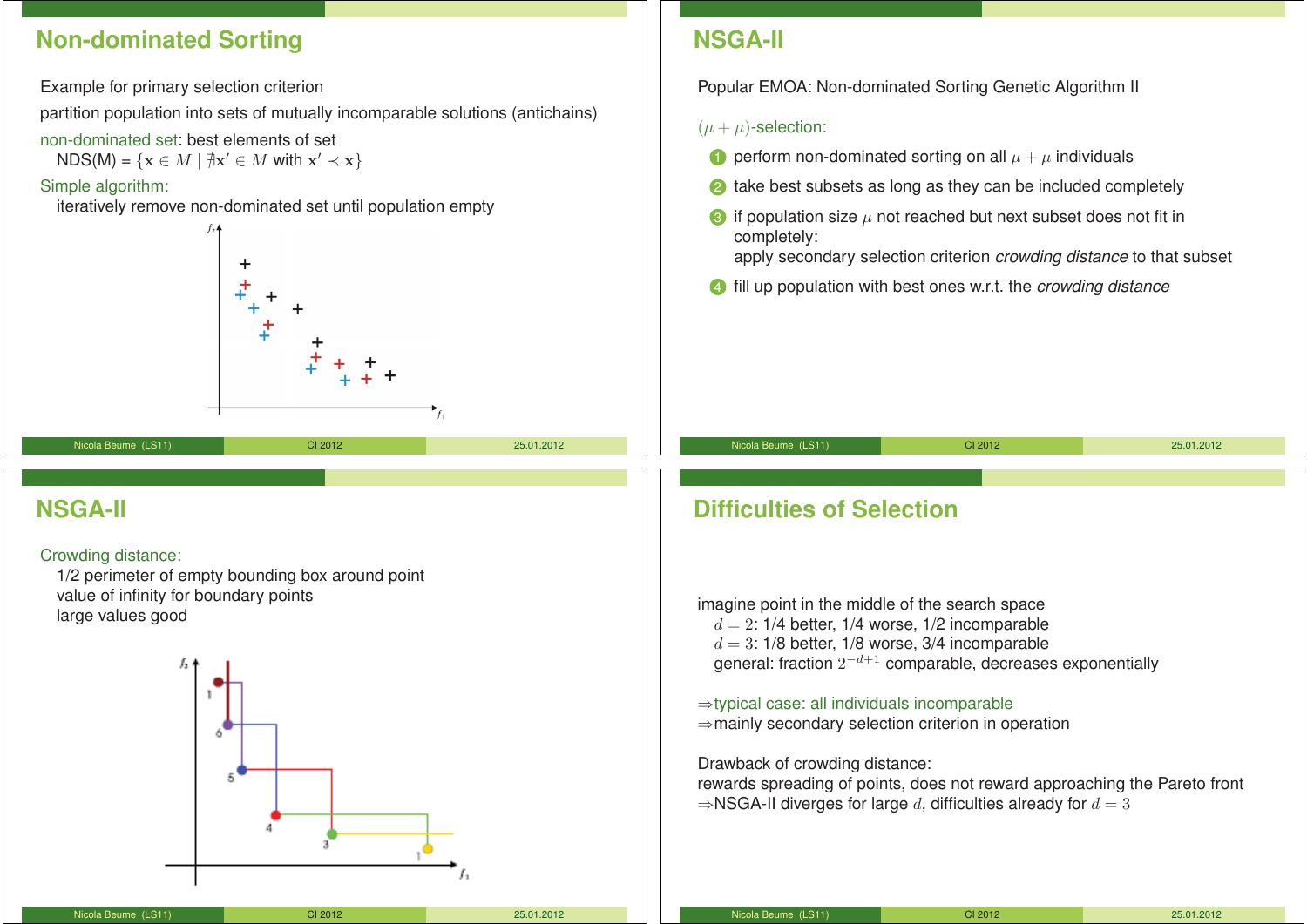## **Difficulties of Selection**

Secondary selection criterion has to be meaningful!

Desired: choose best subset of size  $\mu$  from individuals

How to compare sets of partially incomparable points? ⇒use quality indicators for sets

#### One approach for selection

⇒for each point: determine contribution to quality value of set ⇒sort points according to contribution

## **Hypervolumen (S-metric) as Quality Measure**

#### dominated hypervolume:

size of dominated space bounded by reference point



 $2.08 + 1.06 + 1.03$ 

 $= 1.6 + 0.6 + 0.3 = 2.5$ 

## **Example**

#### **•** Given the following table

| Car                                            |  |  | 1 2 3 4 6 7       |  |
|------------------------------------------------|--|--|-------------------|--|
| Consumption (I/100 km) 6.2 6.0 6.5 6.2 6.5 6.7 |  |  |                   |  |
| Price (T Euro)                                 |  |  | 16 14 15 13 12 14 |  |

Nicola Beume (LS11) CI 2012 25.01.2012

- Draw the cars in objective space
- Calculate the hypervolume of the set wrt reference point  $(6.8; 16)$

 $H_{\text{F}}$ *evvolume*: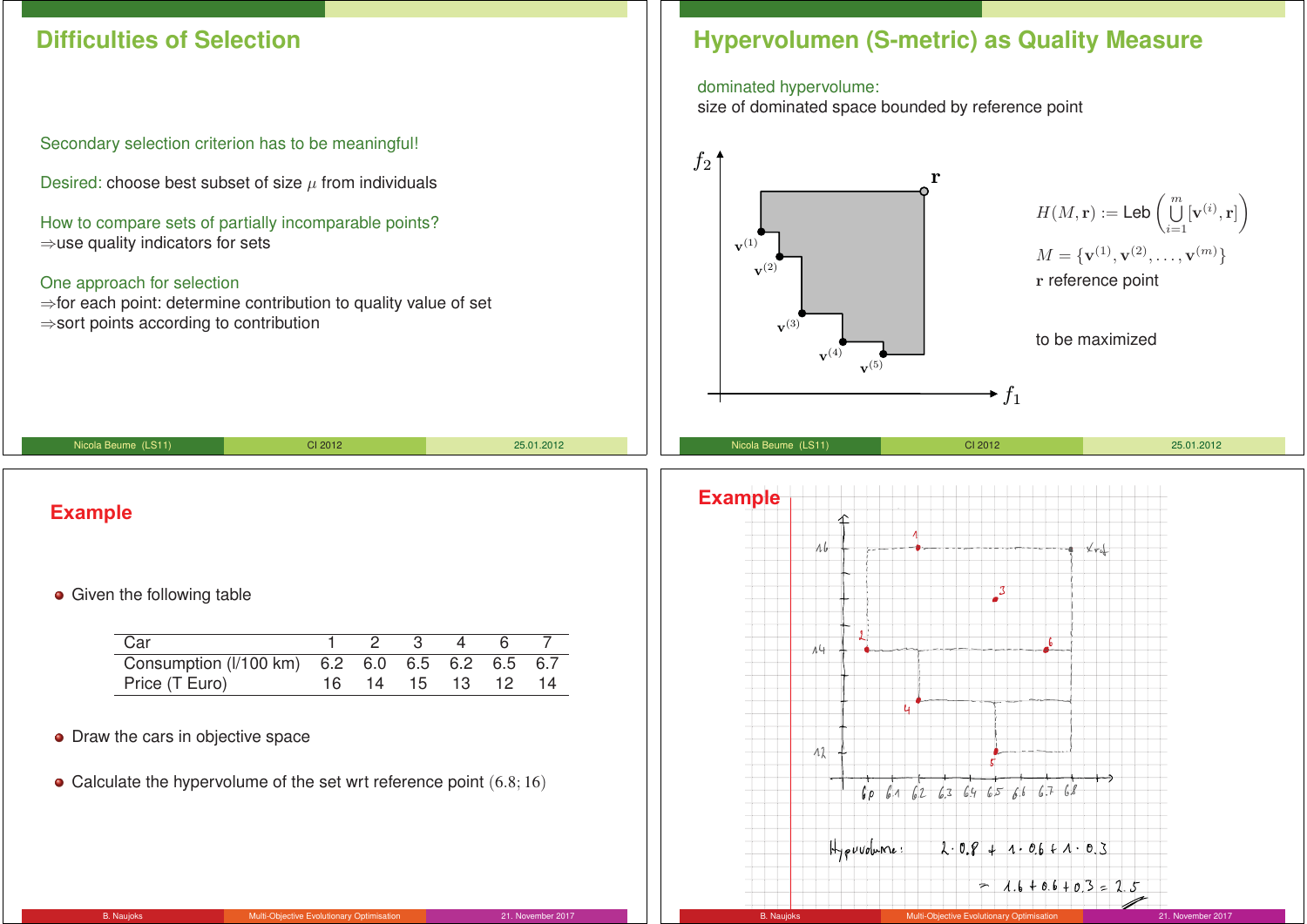## **SMS(S-Metric Selection)-EMOA**

State-of-the-art EMOA

 $(\mu + 1)$ -selection

- **1** non-dominated sorting
- 2 in case of incomparability: contributions to hypervolume of subset

## **SMS(S-Metric Selection)-EMOA**

State-of-the-art EMOA

 $(\mu + 1)$ -selection

- **1** non-dominated sorting
- 2 in case of incomparability: contributions to hypervolume of subset



# **SMS(S-Metric Selection)-EMOA**

State-of-the-art EMOA

 $(\mu + 1)$ -selection

- **1** non-dominated sorting
- 2 in case of incomparability: contributions to hypervolume of subset



| <b>SMS(S-Metric Selection)-EMOA</b> |  |  |
|-------------------------------------|--|--|
|-------------------------------------|--|--|

State-of-the-art EMOA

 $(\mu + 1)$ -selection

- **1** non-dominated sorting
- 2 in case of incomparability: contributions to hypervolume of subset



| Nicola Beume (LS11) | CI 2012 | 25.01.2012 |
|---------------------|---------|------------|
|                     |         |            |

| Nicola Beume (LS11) | CI 2012 | 25.01.2012 |
|---------------------|---------|------------|
|---------------------|---------|------------|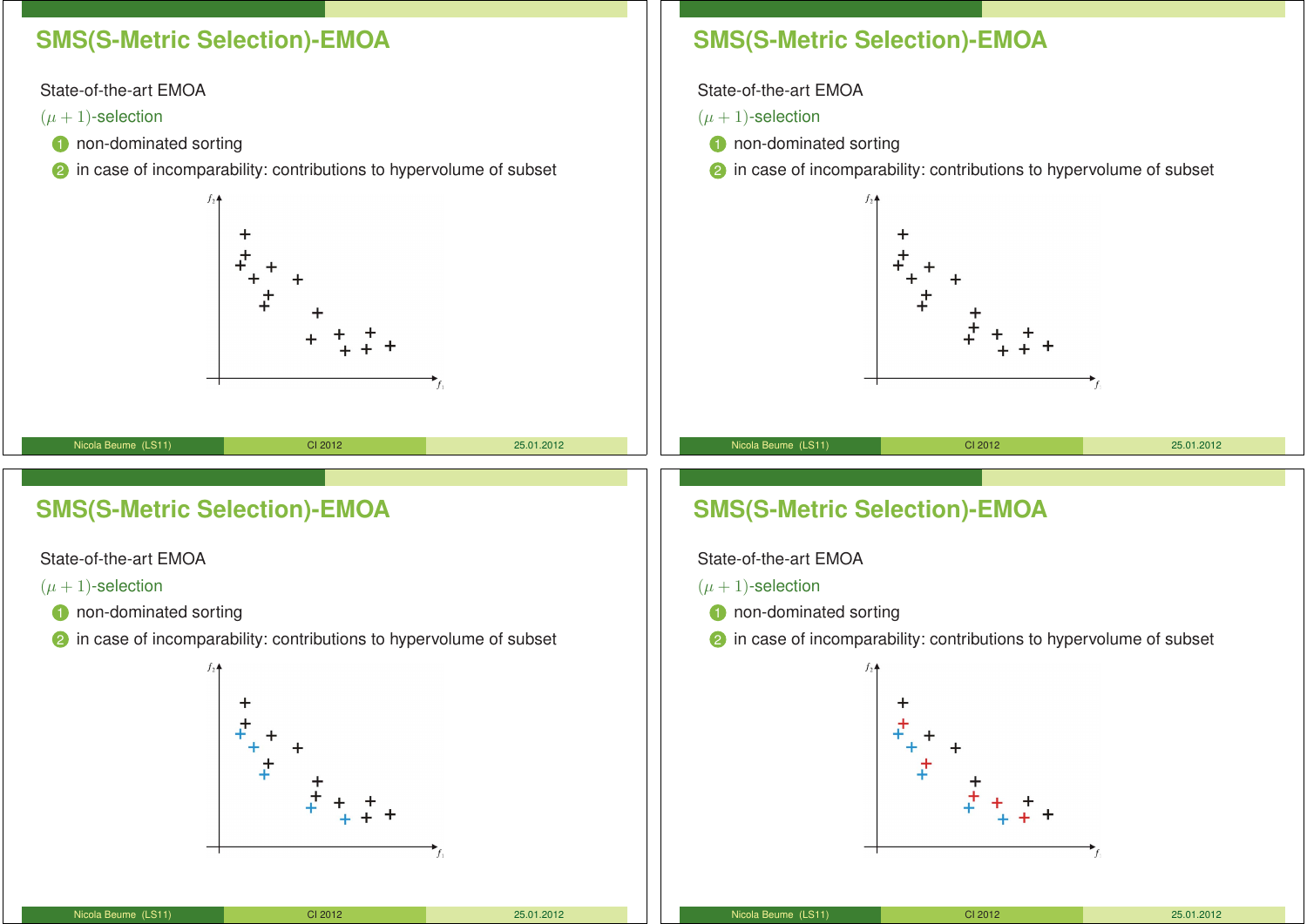## **SMS(S-Metric Selection)-EMOA**

State-of-the-art EMOA

 $(\mu + 1)$ -selection

- **1** non-dominated sorting
- **2** in case of incomparability: contributions to hypervolume of subset



# **SMS(S-Metric Selection)-EMOA**

State-of-the-art EMOA

 $(\mu + 1)$ -selection

**1** non-dominated sorting

2 in case of incomparability: contributions to hypervolume of subset



# **SMS(S-Metric Selection)-EMOA**

State-of-the-art EMOA

 $(\mu + 1)$ -selection

- **1** non-dominated sorting
- 2 in case of incomparability: contributions to hypervolume of subset



Lower Bound  $\Omega(m \log m)$ 

Upper Bound  $O(m^{d/2} \cdot 2^{O(\log^* m)})$ 

proof: hypervolume as special case of Klee's measure problem



| Nicola Beume (LS11) | CI 2012 | 25.01.2012 |
|---------------------|---------|------------|
|                     |         |            |

Nicola Beume (LS11) CI 2012 25.01.2012